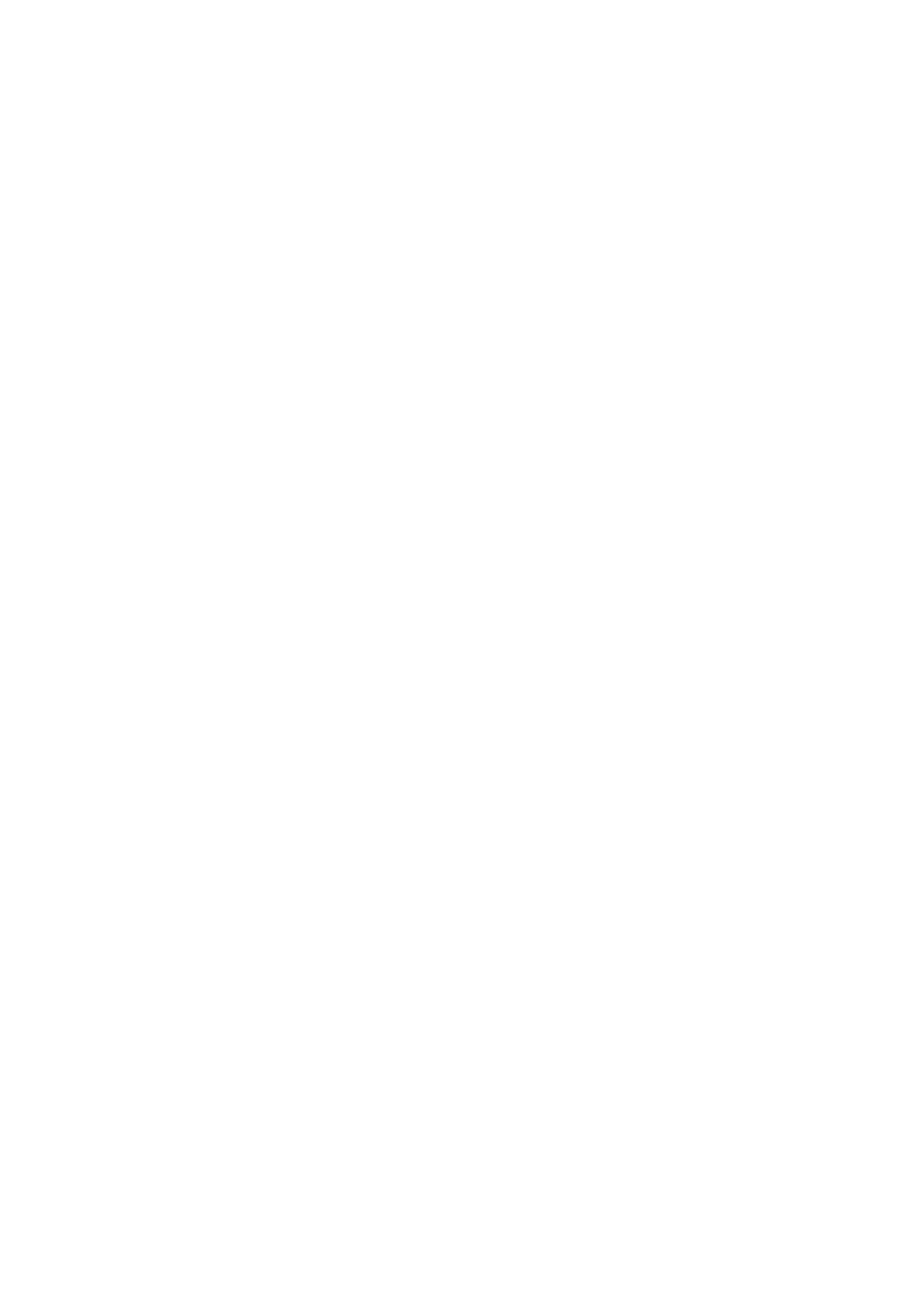#### **Dear Customer,**

we would like to thank you and congratulate you on your choice.

This new product has been carefully designed and built using top quality materials, and meticulously tested to ensure that it meets all your culinary requirements.

Please read and observe these simple instructions, which will enable you to achieve excellent results from the very first time you use it. This state-of-the-art appliance comes to you with our very best wishes.

CAPLE



**THIS PRODUCT IS DESIGNED FOR DOMESTIC USE. MANUFACTURER RESPONSIBILITY FOR DAMAGES TO THINGS OR PEOPLE DERIVING FROM INCORRECT INSTALLATION OR IMPROPER, ERRONEOUS OR UNSUITABLE USE.** 

**THE APPLIANCE MUST NOT BE USED BY PEOPLE (INCLUDING CHILDREN) WITH PHYSICAL, SENSORIAL OR MENTAL IMPAIRMENTS, OR BY PEOPLE WITHOUT THE NECESSARY EXPERIENCE OR KNOWLEDGE, UNLESS THEY ARE SUPERVISED OR INSTRUCTED IN THE USE OF THE APPLIANCE BY A PERSON RESPONSIBLE FOR THEIR SAFETY.** 

**CHILDREN MUST BE SUPERVISED TO ENSURE THAT THEY DO NOT PLAY WITH THE APPLIANCE.**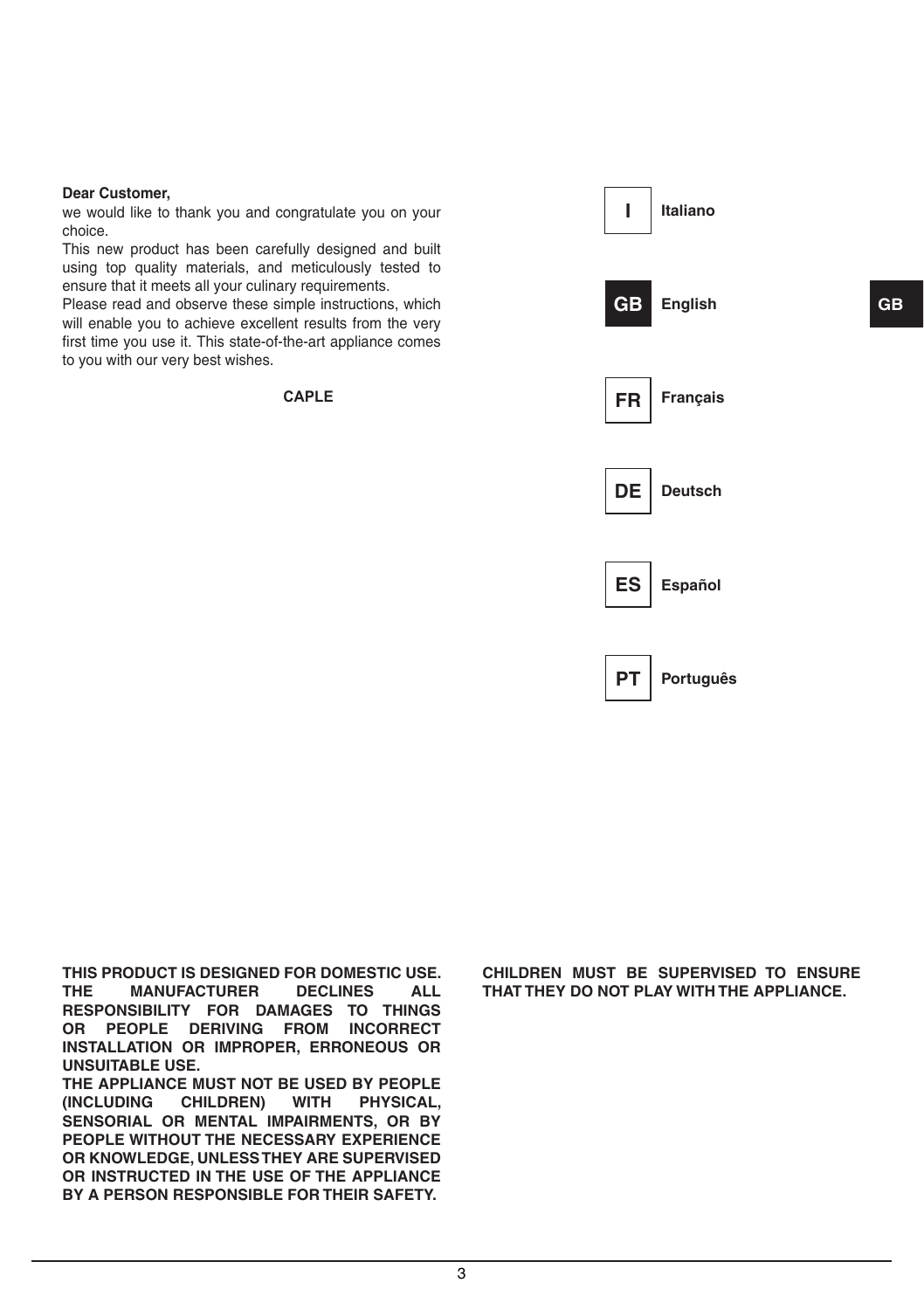# **Table of Contents**

- **1. Precautions**
- **2. INSTRUCTIONS FOR RECYCLING PROTECTION OF THE ENVIRONMENT**
- **3. Safety Instructions**
- **4. Appliance DescrIption**
- **5. Beforeyou Begin**
- **6. Control Panel**
- **7. Using your Warming Drawer**
- **8. Using your Warming Drawer**
- **9. Troubleshooting**
- **10. Appliance Installation**



**CONSUMER INSTRUCTIONS:** Includes recommendations for use, description of commands and correct procedures for the care and clearing of the appliance.



**INSTALLATION INSTRUCTIONS:** Use intended for qualified technicians.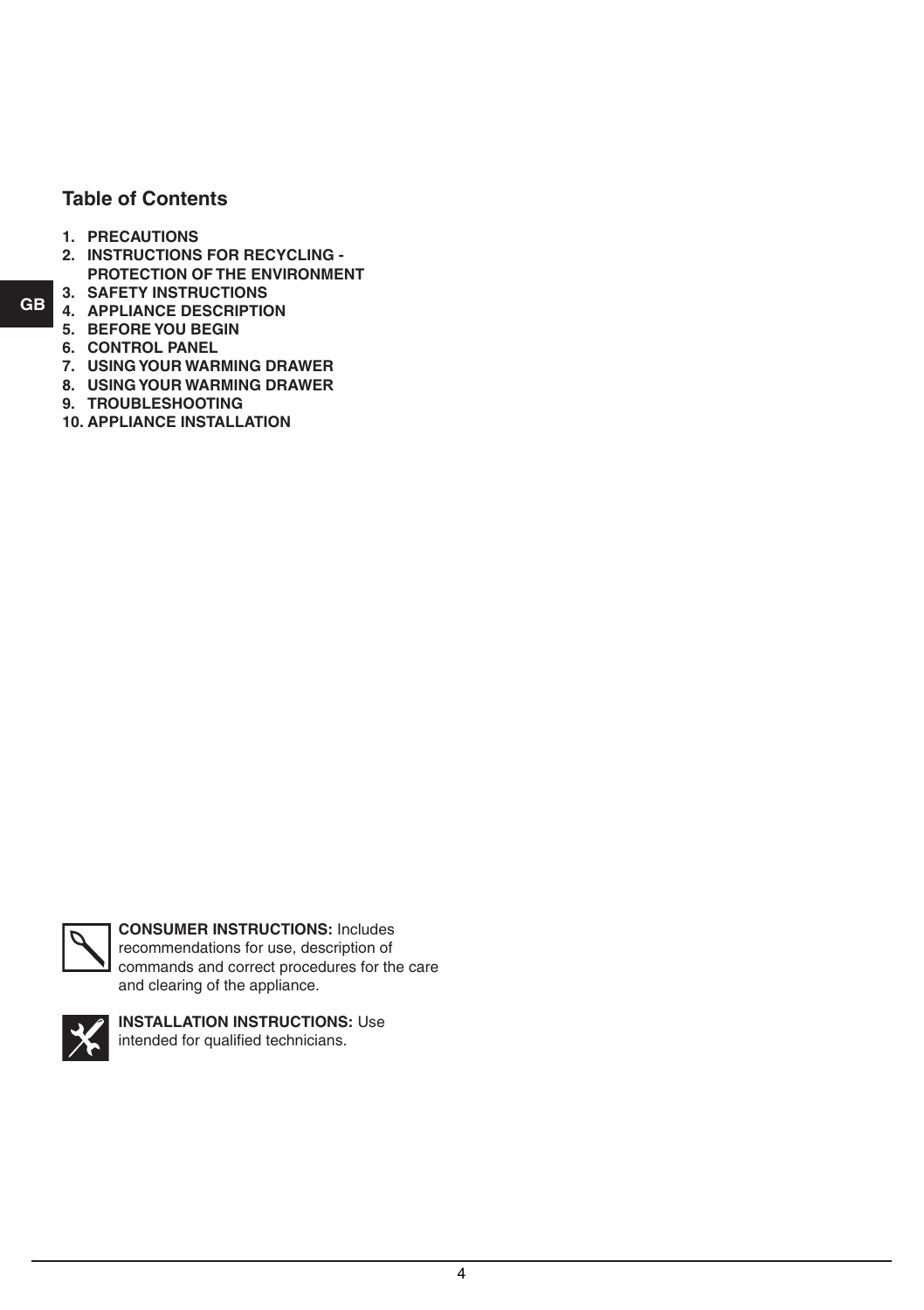## **1. Precautions**

This guide is an integral part of the appliance. Keep these instructions with you during use of your warming drawer. Read these instructions before installing and using the appliance. Installation should be performed by qualified personnel only, in conformity with current law. This appliance is intended for domestic use only in conformity with current EEC directives. The manufacturer will not be held liable in the event of a failure to follow THESE WARNINGS AND SAFETY INSTRUCTIONS. KEEP THESE INSTRUCTIONS WITH THE APPLIANCE. IF THE APPLIANCE SHOULD BE GIVEN TO ANOTHER PERSON MAKE SURE THESE INSTRUCTIONS ARE SUPPLIED WITH IT.

DO NOT USE THE APPLIANCE FOR HEATING PURPOSES. HIGHLY FLAMMABLE OBJECTS ARE AT RISK OF CATCHING FIRE IF PLACED IN THEIR PROXIMITY DUE TO ELEVATED TEMPERATURES.

DO NOT DISPOSE OF MATERIALS IN THE HOME. SORT THE VARIOUS MATERIALS BY CLASSIFICATION AND DISPOSE OF PROPERLY.

THE LABELS DISPLAYED ON THIS APPLICATION ARE IN COMPLIANCE WITH THE DIRECTIVE 2002/96/ CEE WASTE AND ELECTRICAL EQUIPMENT (WEE).

DO NOT OBSTRUCT THE OPENINGS AND FIXTURES INTENDED FOR HEAT CIRCULATION.

THE LABELS LOCATED ON THE APPLIANCE WHICH SHOW THE SERIAL NUMBER AND MODEL ARE FOUND ON THE HEATING BLOCK. Never remove the data label.

**WARNING!** NEVER USE SHARP METAL OBJECTS OR ABRASIVE SCRUBBING PADS THAT COULD CAUSE DAMAGE TO THE SURFACE OF THE APPLIANCE. IF NECESSARY, USE STANDARD NON-ABRASIVE UTENSILS MADE OF WOOD OR PLASTIC.

## **2. INSTRUCTIONS FOR RECYCLING**

# **- PROTECTION OF THE ENVIRONMENT**

Our products are made solely from non-polluting materials that do not harm the environment and are recyclable. We ask for your effort and collaboration in disposing of the packaging in a proper manner. Contact the product retailer or local organizations for further information on recycling. Dispose of the packaging properly. Parts of the package especially plastic, pose

a risk for children.

Your old appliance must also be disposed of properly.

**Important**: consign the appliance to the proper local organization authorized to collect broken appliances. Proper and intelligent disposal consists of recovering materials of value.

Remove the plugs or electrical cords of appliances that are no longer being used so that they no longer pose a threat to children.

## **3 Safety Instructions**

The safety measures regarding the electric, gas and functions are found in the installation section. It is in your best interest and safety and also legally required that all electrical appliances be installed and repaired exclusively by qualified personnel in conformity with current standards. Our qualified personnel can guarantee that the works will be performed correctly. Gas and electric appliances must always be disconnected by experienced personnel. Before connecting appliances to electric circuits it is important to check and compare the connection data (voltage and frequency) shown on the label to the characteristics of the local electric line. It is essential that this data coincide in order to avoid damaging the appliances. For further help and assistance please contact your local electrician.

The electrical safety of the appliance is only guaranteed when attached to a ground conductor. The manufacturer will not be liable for damages caused by the absence or interruption of a ground conductor (i.e. electric shock).

The appliance must be installed and connected by a specialized electrician. If necessary, contact a local electrician who is familiar with local standards and regulations. The manufacturer will not be liable for damages caused by incorrect installation or installations not conforming to local and national laws.

**WARNING!** IN ORDER TO AVOID THE RISK OF ELECTRICAL SHOCK ONLY USE APPLIANCES THAT HAVE BEEN INSTALLED CORRECTLY.

**WARNING!** NEVER OPEN THE HOUSING OF THE APPLIANCE. IF YOU COME INTO CONTACT WITH PARTS UNDER PRESSURE OR IF THE ELECTRICAL AND/OR MECHANICAL STRUCTURES ARE MODIFIED, THIS COULD DAMAGE THE APPLIANCE AND CAUSE IT TO MALFUNCTION.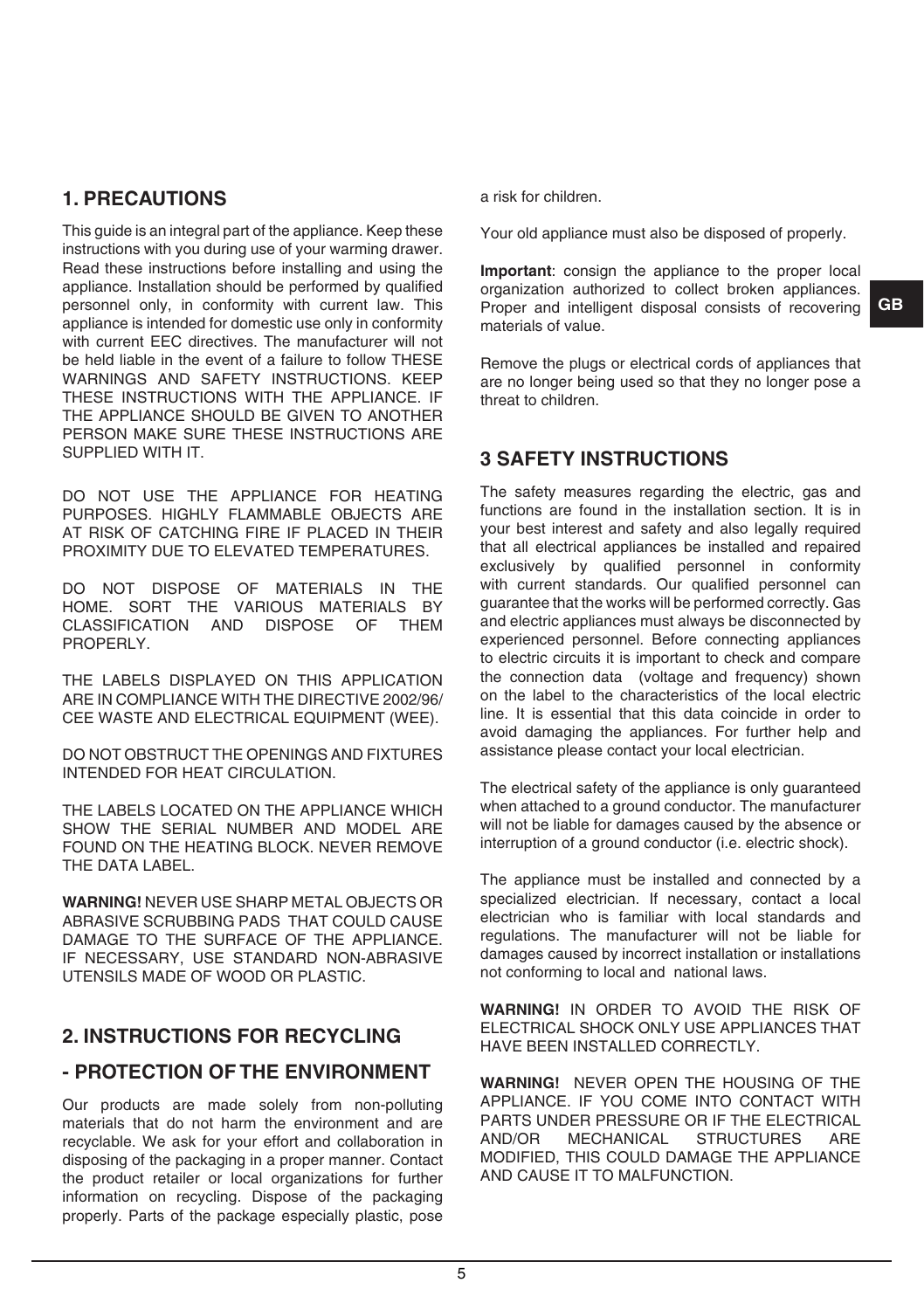**WARNING!** DO NOT KEEP PLASTIC CONTAINERS OR ANY FLAMMABLE OBJECTS IN THE APPLIANCE. SUCH OBJECTS POSE A RISK OF CATCHING FIRE ONCE THE WARMING DRAWER IS TURNED ON.

**GB**

**WARNING**! THIS APPLIANCE IS NOT SUITABLE FOR USE BY PEOPLE (CHILDREN INCLUDED) WITH PHYSICAL, SENSORIAL, AND/OR MENTAL IMPAIRMENTS. PEOPLE WITHOUT THE NECESSARY EXPERIENCE OR KNOWLEDGE OF THE APPLIANCE MUST BE SUPERVISED BY A RESPONSIBLE PERSON FOR THEIR OWN SAFETY. CHILDREN MUST BE SUPERVISED TO ENSURE THEY DO NOT PLAY WITH THE APPLIANCE.

**WARNING**: REMEMBER THAT CHILDREN'S SKIN IS MORE DELICATE AND SENSITIVE TO HIGH TEMPERATURES. KEEP APPLIANCE AWAY FROM CHILDREN. APPLIANCE MAY OVERHEAT IF USED INCORRECTLY: RISK OF BURNS

**WARNING**: THE INSIDE OF THE APPLIANCE CAN REACH TEMPERATURES OF 75°C DEPENDING ON THE SELECTED TEMPERATURE AND THE TIME OF OPERATION. IF NECESSARY USE GLOVES TO REMOVE THINGS FROM THE DRAWER.

THIS APPLIANCE IS INTENDED FOR DOMESTIC USE ONLY! FOLLOW THESE INSTRUCTIONS TO AVOID DAMAGING THE APPLIANCE OR CREATING DANGEROUS SITUATIONS:

• Do not lean or sit on the warming drawer when opened, this could cause damage to the telescopic guide. The maximum carrying weight of the warming drawer is 10kg.

#### **CLEANING**:

• Never use a vacuum cleaner. The vacuum could create pressure on the components causing a short circuit. The vacuum may also damage the surface and the components of the appliance: damages for which the manufacturer will not be liable.

• For cleaning the appliance we recommend following the suggestions listed under "Cleaning and Maintenance" of the manual.

#### **REPAIRS**:

• **ATTENTION**! Maintenance work and/or repairs must be performed exclusively by specialized personnel. Incorrect installation and maintenance can cause personal injury to the consumer for which the manufacturer will not be liable.

• **ATTENTION**! During the warranty period, the appliance may only be serviced by technicians authorized by the manufacturer or the warranty will be void.

• **ATTENTION**! Before beginning maintenance, installation, or repair work disconnect the appliance from the electrical outlet.

The appliance is disconnected only if:

- The electrical fuse is disconnected.
- The cord of the appliance is disconnected from the electrical outlet  $-$  to disconnect the appliance from the outlet pull the cord away from the outlet, manually disconnect the cord. The manufacturer will not be liable for damage caused by a failure to follow current regulations or the use of non-original replacement parts.

## **4. Instructions for the Consumer**

#### **4.0 OPENING OF THE DRAWER**

To open the drawer press the front of the drawer



(fig. A)





Pull the drawer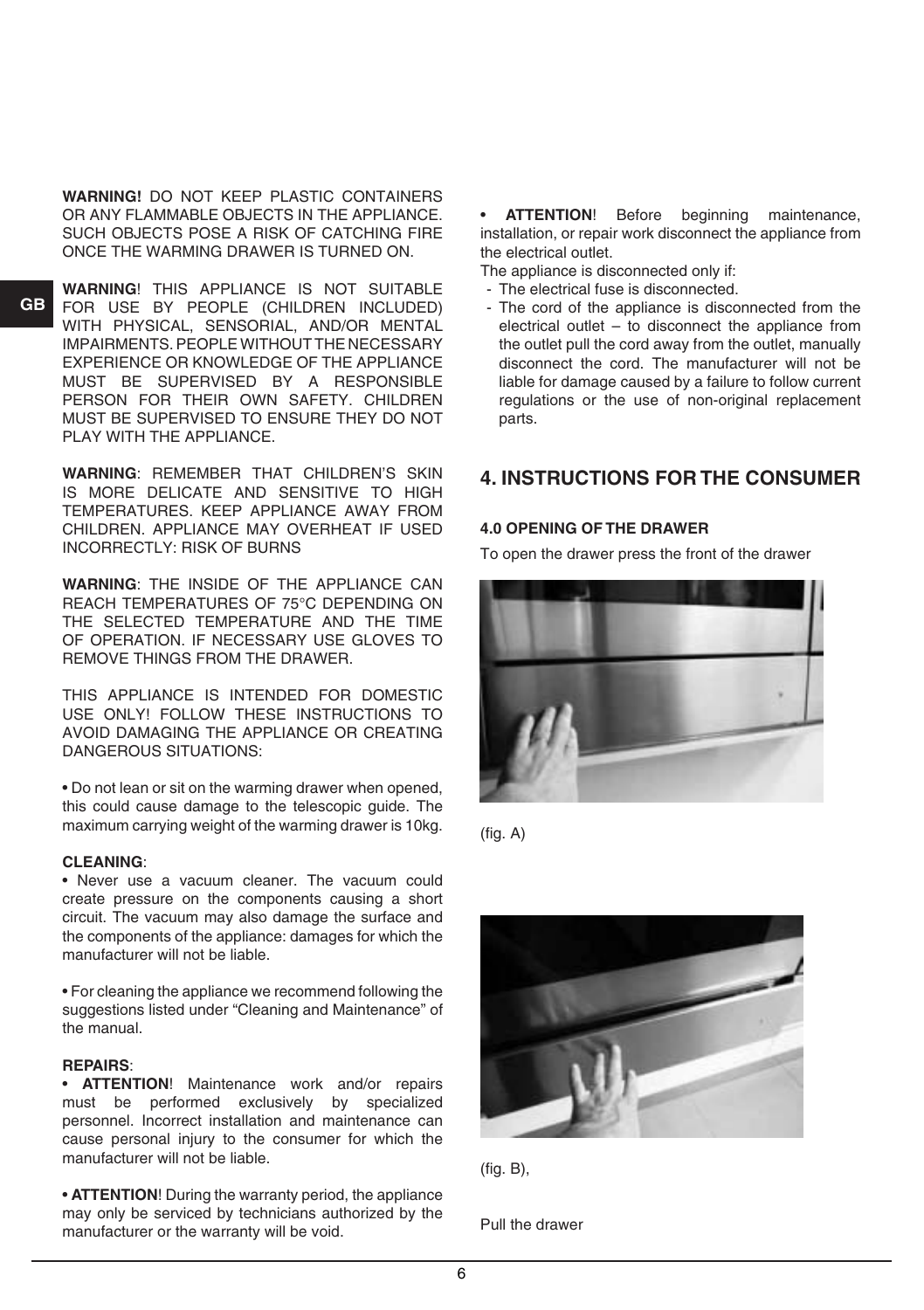



towards you until it is opened completely.

#### **4.1 CLOSING THE DRAWER**

To close the drawer, gently push the drawer back, pushing the front until it has completely gone back. Release the handle.

**4.2** The appliance is equipped with a hot air ventilating system. A fan distributes in an optimal way towards the internal space of the warming drawer.

The thermostat allows the user to control and set the appliance at the desired temperature.

The circulation of the air heats the drawer in a rapid and uniform way.

With the protective measures in place it is not possible to accidentally touch the heating element or the fan.

## **5. Beforeyou Begin**

Do not leave parts of the packaging in the home. Separate the remaining packaging materials by category and deliver them to your nearest recycling center.

Before using the appliance for the first time, gently clean it with a moist cloth and dry it completely as described under "Cleaning and Maintenance".

Heat the warming drawer for at least two hours. Once heated, set the temperature to 75 °C. Be sure that the kitchen is kept well ventilated during the heating period. The metal parts have been specially treated with a protective coating that can sometimes cause odors the first time the drawer is heated. These odors will quickly dissipate and should not be considered a defect of the appliance.

## **6. Control Panel**



## **7. Using your Warming Drawer**

#### **7.1 Operation**

Open the drawer. Turn the handle in order to set the desired temperature and then press the red button.

A red light will turn on and will remain on throughout use.

To turn off the appliance, turn the handle to the 0 position and then press the button. The red light will turn off.

#### **7.2 Heating Time**

Different factors influence the time in which it takes to heat up:

- Thickness and material of the drawer;
- Number of drawers loaded;
- The arrangement of the loaded drawers;
- The desired temperate set.

So, there is no general rule. To set the temperature above 60°C in order to have a stable temperature, follow these suggestions:

| <b>DISHES</b>          | TIME (MIN) |
|------------------------|------------|
| I DISHES FOR 6 PERSONS | $30-35$    |

You can also use your own experience in determining the optimal temperature setting for your needs.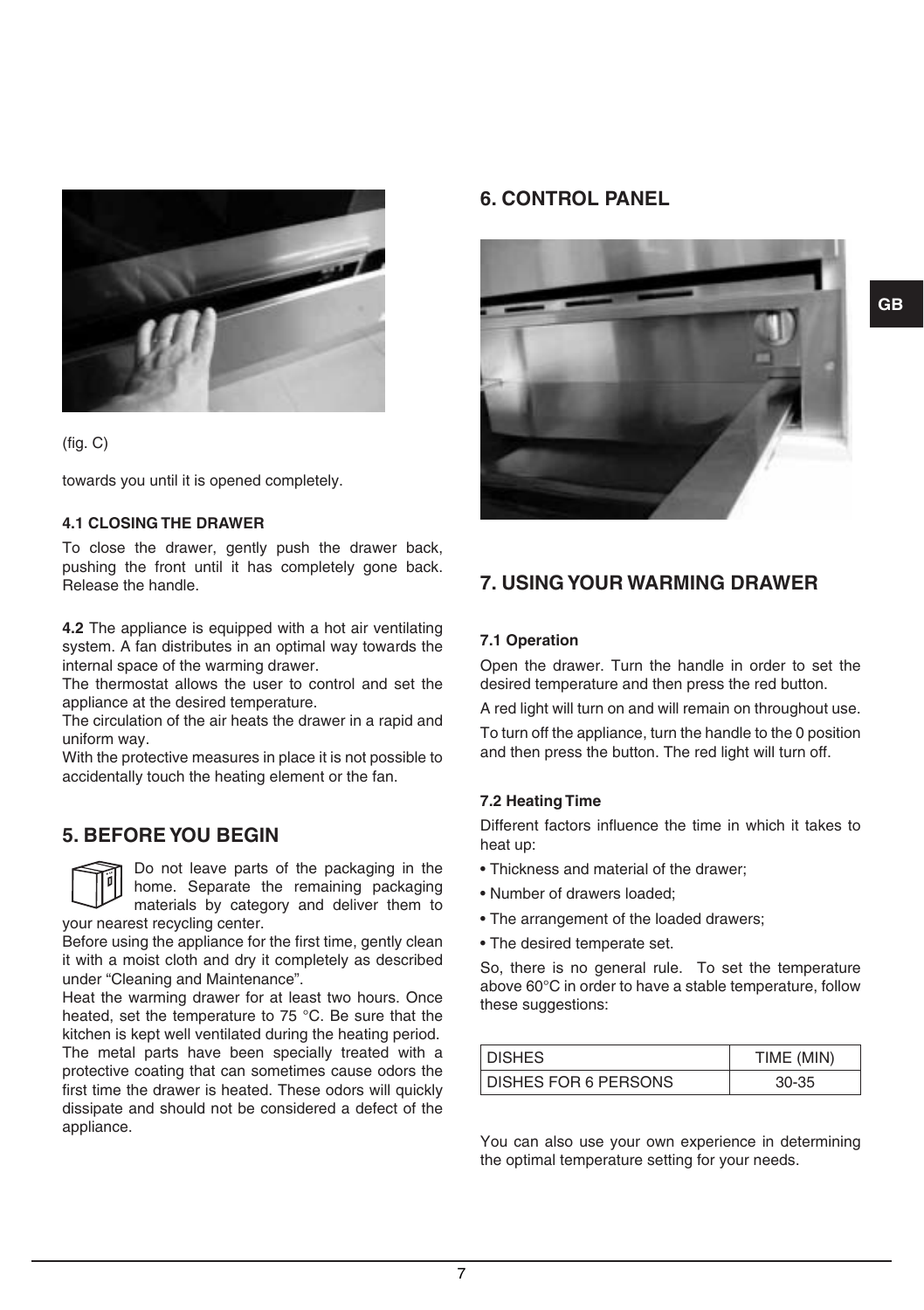## **8 Cleaning and Maintenance**

Generally speaking, cleaning is the only form of maintenance necessary.

**Attention**! Before you begin cleaning, disconnect the appliance from the outlet. Disconnect the cord from the outlet and turn off the appliance.

**Warning**! Do not use harsh detergents or abrasive products and/or scrubbing pads and sponges and sharp objects as they can stain and damage the appearance of the appliance.

**Warning**! Never use a vacuum cleaner on the internal parts of the appliance.

#### **8.1 Front and Panel Commands**

The use of a moist cloth is sufficient when cleaning the appliance. In the event the appliance requires further cleaning, add drops of detergent in the water. Dry the appliance with a dry cloth. The steel front of the appliance can be cleaned with products specifically designed for steel. Such products prevent the formation of dirt on the surface of the drawer. Apply a minimal amount of the product on a soft and apply it to the surface of the appliance.

#### **8.2 Inside**

To clean the inside space use a moist cloth. In the event the appliance requires further cleaning add drops of detergent to the water. Dry the surface with a dry cloth. Make sure to avoid water draining into the ventilation holes. Only use the appliance after the drawers are dry completely.

## **9 Troubleshooting**

**ATTENTION**! Repairs must only be performed by specialized and qualified personnel. Any repair work not performed by professional personnel may cause damage to the appliance for which the manufacturer will not be liable.

The following problems can be fixed by the consumer without the assistance of the Service Department.

The drawer is not hot enough. Make sure that:

- The appliance is turned on:
- The correct temperature has been set;
- The opening of the ventilation fan is not blocked by plates or other large obstructions;
- The drawers have had sufficient time to heat up.

The drawer is not hot at all. Make sure that:

- You hear the fan running;
- If the fan is turned on this means that the heating system is working;
- If the fan does not work this means it is defective;
- The circuit fuse is blown.

### **10 Appliance Installation**

#### **10.1 Before you begin installation**

Make sure that the voltage shown on the appliance label corresponds to that of your electrical system.

Open the drawer and remove all accessories and packing materials.

**Attention!** The front of the drawer may be covered with a protective coating over it. Carefully remove the coating before using the appliance. Start by removing the protective film from the bottom. Make sure that the drawer is not damaged. Be certain that the drawer closes properly. In case of damage, contact the Service Department.

The warming drawer can only be attached and installed with the tools provided by the appliance manufacturer. The manufacturer does not guarantee the operation of the appliance if materials from a different manufacturer have been used. The manufacturer is not responsible for damage caused by improper use.

#### **10.2 Proceed**

Before you begin assembling the drawers of the appliance, make sure there is enough room to fit the drawer and the appliance.

The precise dimensions for the installment are indicated in mm. Follow these guidelines for assembly:

- Position the drawer so that it is directly centered
- Be certain that the frame is perfectly perpendicular
- Open the drawer and fix the structure to the wall with the two screws already in place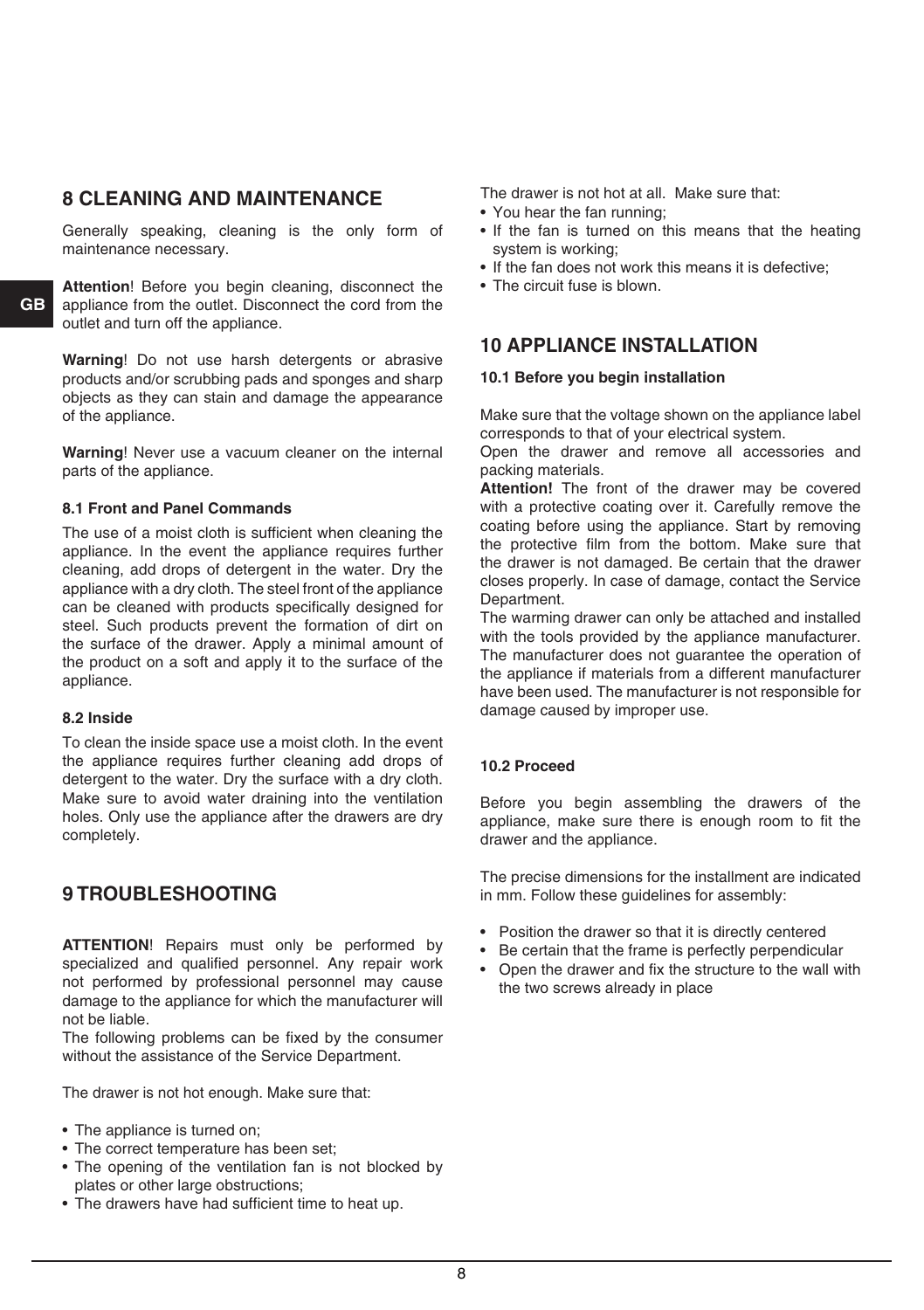# **WARMING DRAWER DIMENSION DIAGRAM 560 X 595 FOR 480 OVENS**

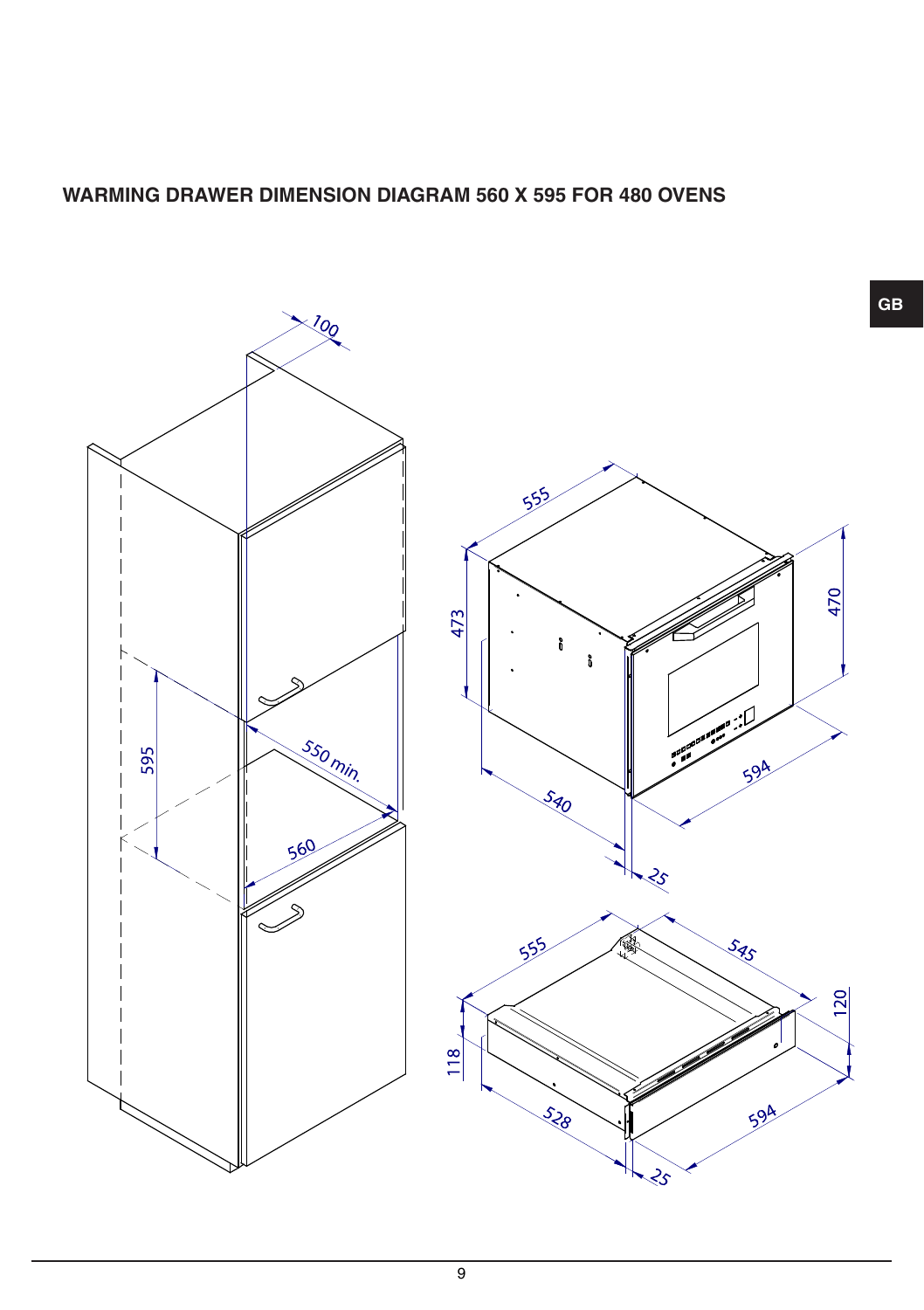# **WARMING DRAWER DIMENSION DIAGRAM 560 X 595 FOR 450 OVENS**

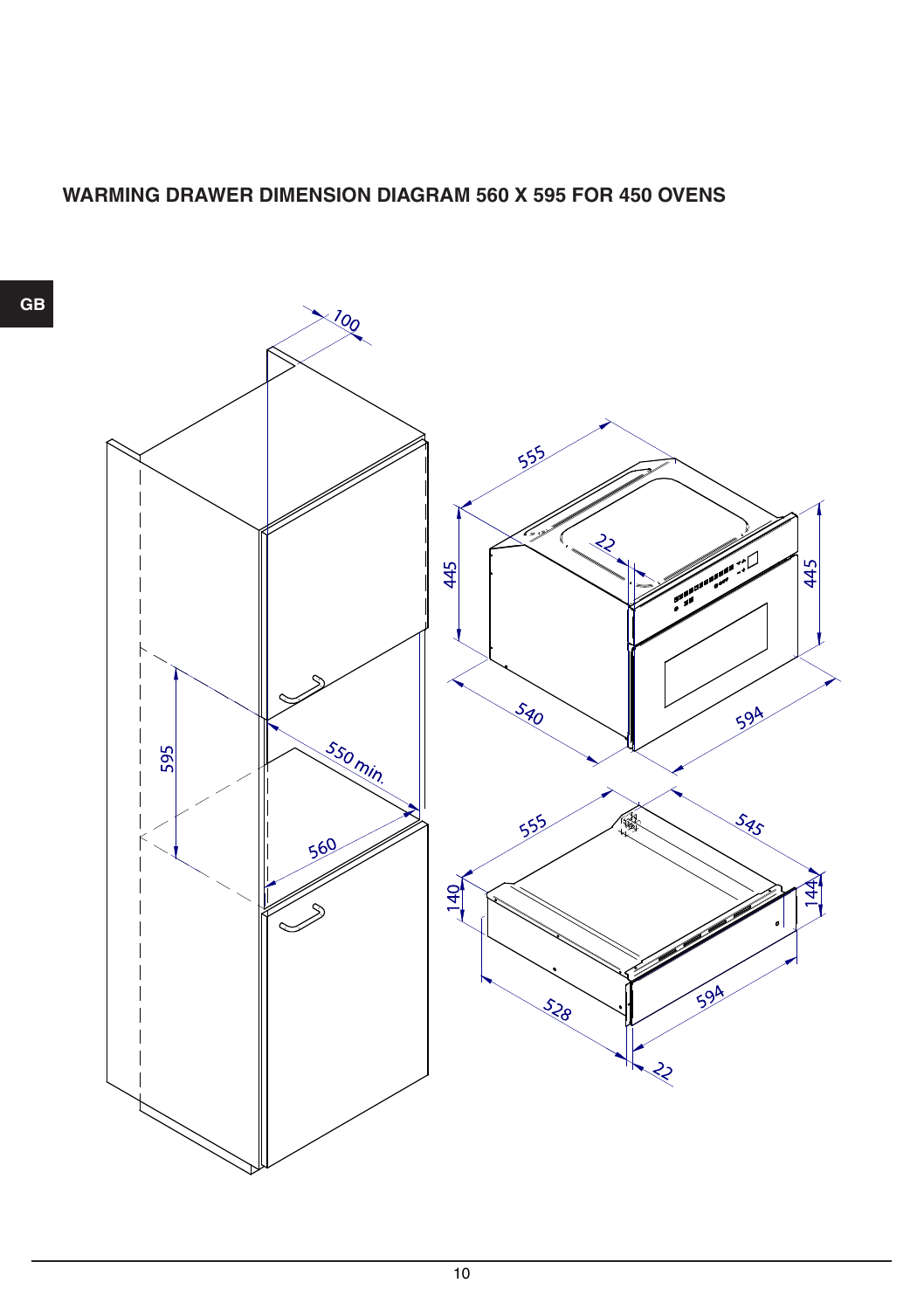#### **10.3 Electrical Installation**

The electrical connection must be made by a qualified electrician conforming to current regulations.

**WARNING!** Before connecting the warming drawer to the electrical circuit, verify that the voltage and the frequency correspond to those indicated on the label located inside the heating block, which should be kept along with this manual.

The electrical attachment must be made using bipolar switch capable of powering the appliance and that has a gap of 3 mm (minimum) to guarantee disconnection in case of emergency or when cleaning the warming drawer.

Connect the appliance to the ground circuit to conform to safety regulations regarding electrical systems.

**ATTENTION**! THE WARMING DRAWER MUST BE CONNECTED TO THE GROUND CIRCUIT.

In the event of the failure of the cable supplied with the warming drawer, replace it with an original replacement part provided by the Service Department.

The manufacturer and retailers will not be liable for property damage and personal injury caused by a failure to follow the instructions provided in this manual.